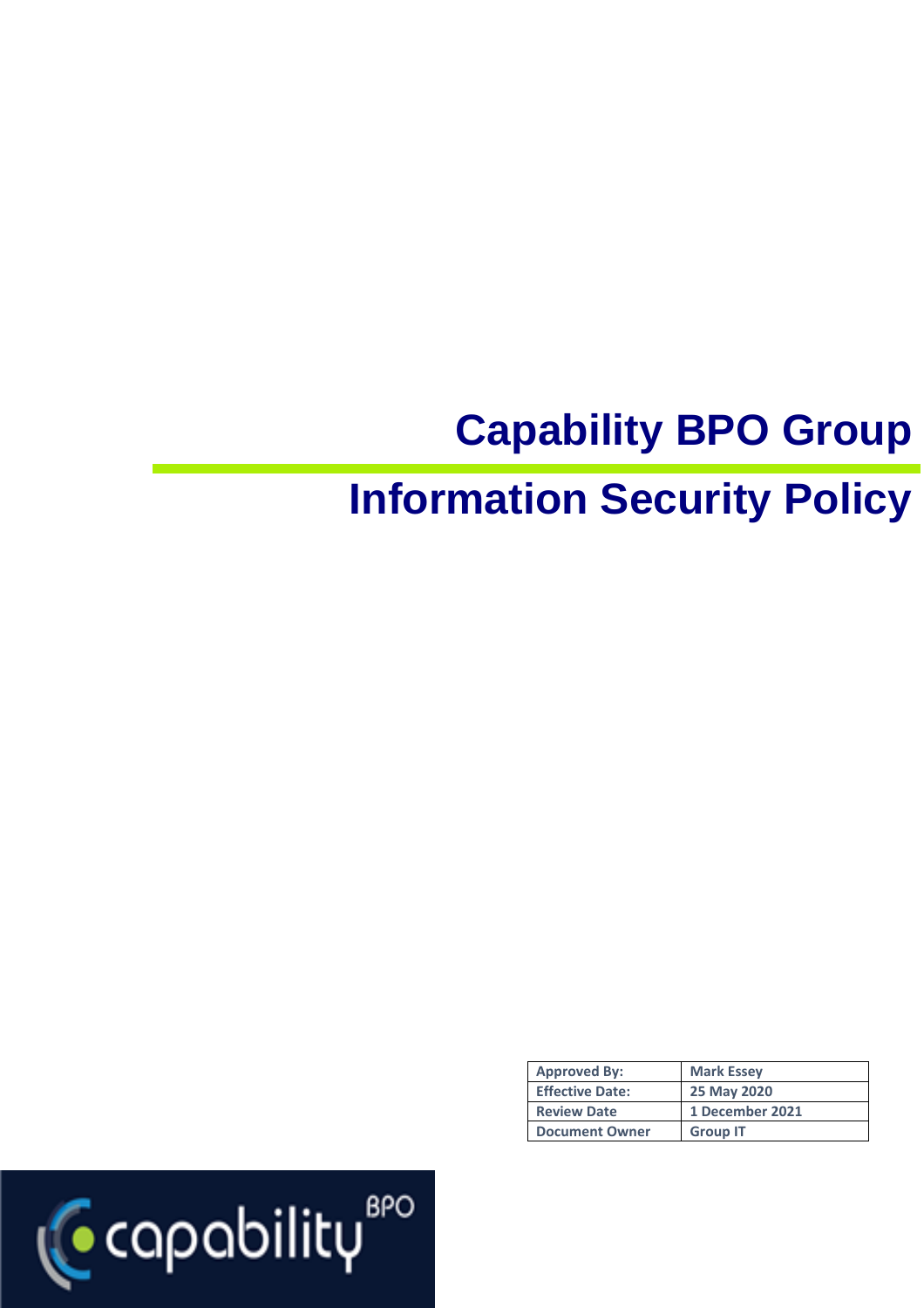## **Version Control**

| <b>Version</b> | <b>Date</b>                   | <b>Status</b> | <b>Drafted By</b>                     | <b>Details</b>                                          |
|----------------|-------------------------------|---------------|---------------------------------------|---------------------------------------------------------|
| 1.0            |                               |               | 04.07.2018 Approved Mark Essey        | Basic document outline                                  |
| 2.0            | 04.12.2018 Approved           |               | Kevin Dry                             | Modernisation of Policy, involving<br>complete re-write |
| 2.1            | 13.11.2019 Approved Kevin Dry |               |                                       | Revised for naming convention                           |
| 3              |                               |               | 14.05.2020 New Draft Vivekni Haribhai | New version for authorisation                           |
| 3.1            | 22.05.2020 Approved           |               | Varesha<br>Munsamy                    | Approved and finalised by ISO committee                 |

Record of changes applied and approved within this document.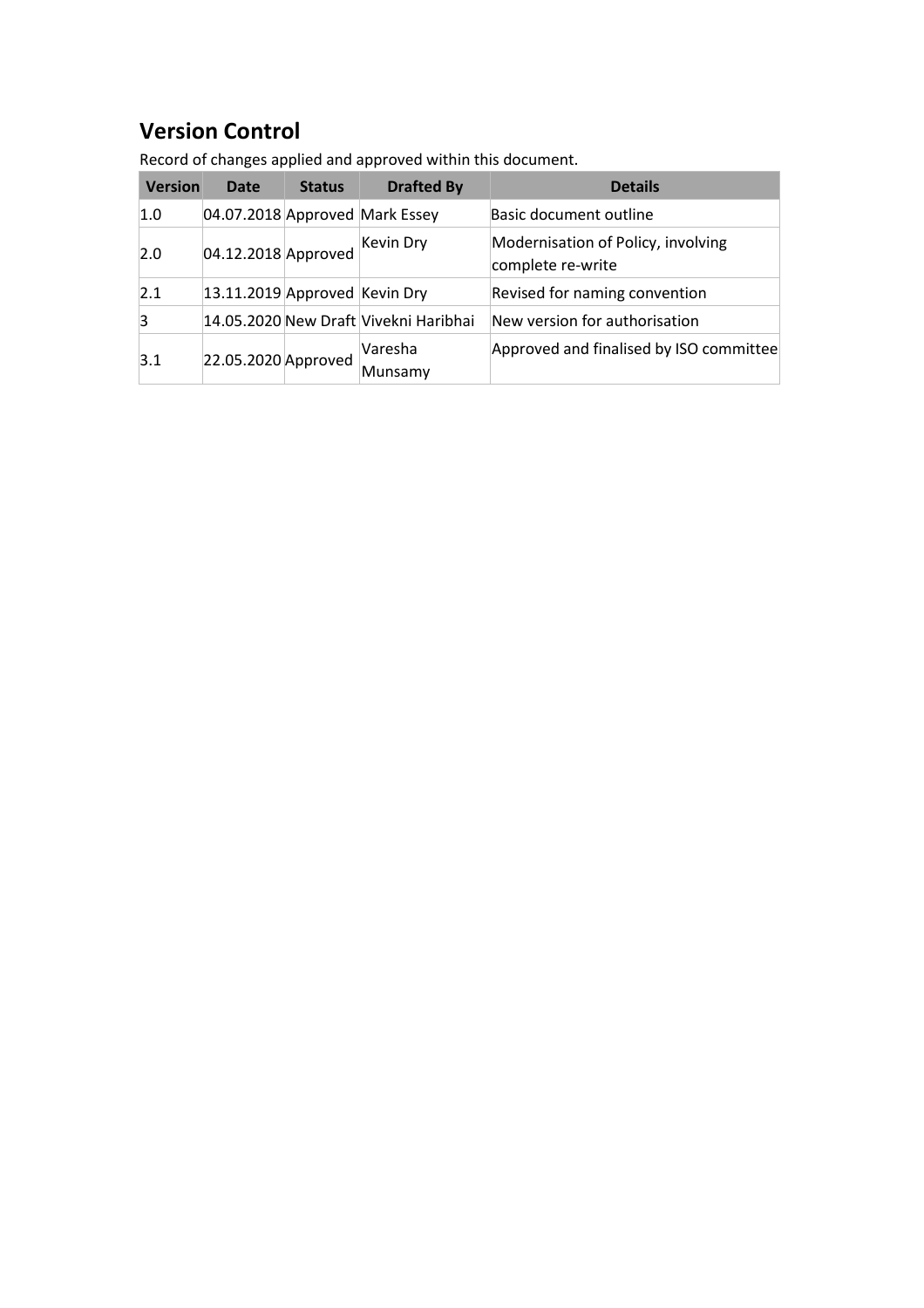## **Table of Contents**

| No. Details | Page |
|-------------|------|
|             |      |
|             |      |
|             |      |
|             |      |
|             |      |
|             |      |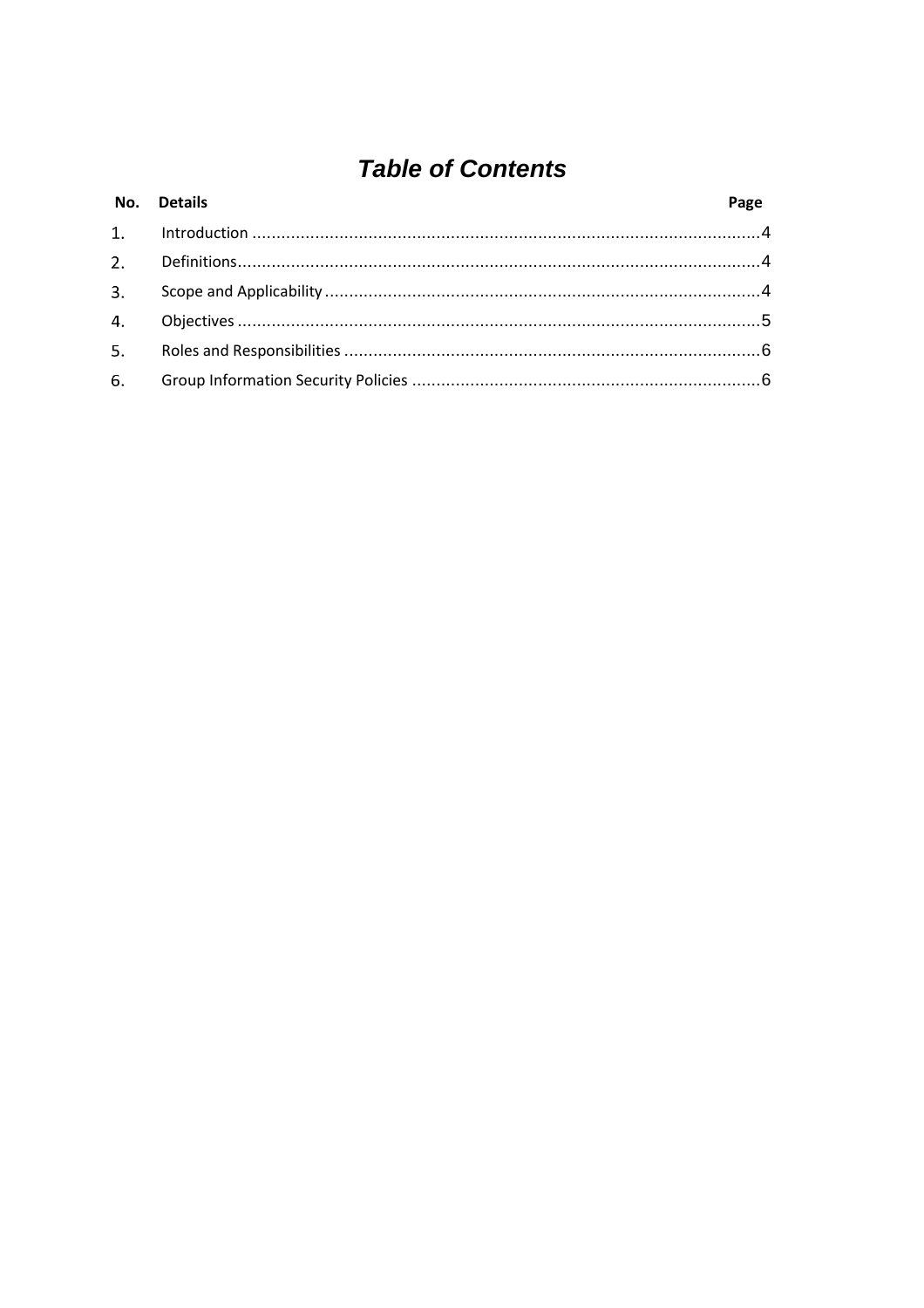#### <span id="page-3-0"></span> $1.$ **Introduction**

- $1.1$ Capability BPO Global (Pty) Ltd (**CBPO**), comprising of its affiliates, subsidiaries, and associated entities (collectively the **Group**) is committed to protecting and maintaining the Group'sinformation assets from all types of threats.
- $1.2$ The purpose of this Policy is to specify the requirements to be implemented within the Group to ensure that information systems within the Group are adequately protected and that appropriate measures are implemented for any deviations.
- $1.3$ Accordingly, this Policy aims to develop, implement, continuously improve, mitigate against risks, and maintain a framework for compliance with the international best practices for Information Security.

#### <span id="page-3-1"></span> $\overline{2}$ . **Definitions**

- $2.1$ **Electronic communication** means any communication of information by electronic means;
- $2.2$ **Electronic communications systems** mean all systems used by the Group that enable electronic communications, including (without limitation) the internet, electronic mail and any other means of digital media such as SMS and file transfers;
- $2.3$ **Information Security** means the safeguarding of all information and information systems, including paper-based and physical environments, with due regard for the following primary security considerations:
	- Confidentiality ensuring that information is accessible only to those authorised to have access;
	- Integrity safeguarding the accuracy and completeness of information and its associated processing methods;
	- Availability ensuring that the authorised users have access to information and associated assets or systems, on a timely basis and when required.
	- Identification and authentication confirming the legitimacy of an individual or system, particularly in systems supporting electronic commerce;
	- Non-repudiation ensuring that the origination or receipt of information cannot be denied. This is particularly relevant when using systems supporting electronic commerce, as transactions cannot be repudiated and returned based on claims regarding the validity of its origination;
- $2.4$ **Information system** means a system for generating, sending, receiving, storing, displaying or otherwise processing data messages and includes electronic communications systems;
- $2.5$ **Policy** means this Information Security policy which is applicable to the Group;
- $2.6$ **User** means a part- or fulltime employee of the Group, including but not limited to any contractor, consultant, business partners and / or any other third party with access to information of the Group;

#### <span id="page-3-2"></span> $3.$ **Scope and Applicability**

- $3.1$ This Policy applies to the Group and all users within the Group.
- To the extent that the Group have outsourced services with users, such agreements must be aligned  $3.2$ with the provisions of this Policy.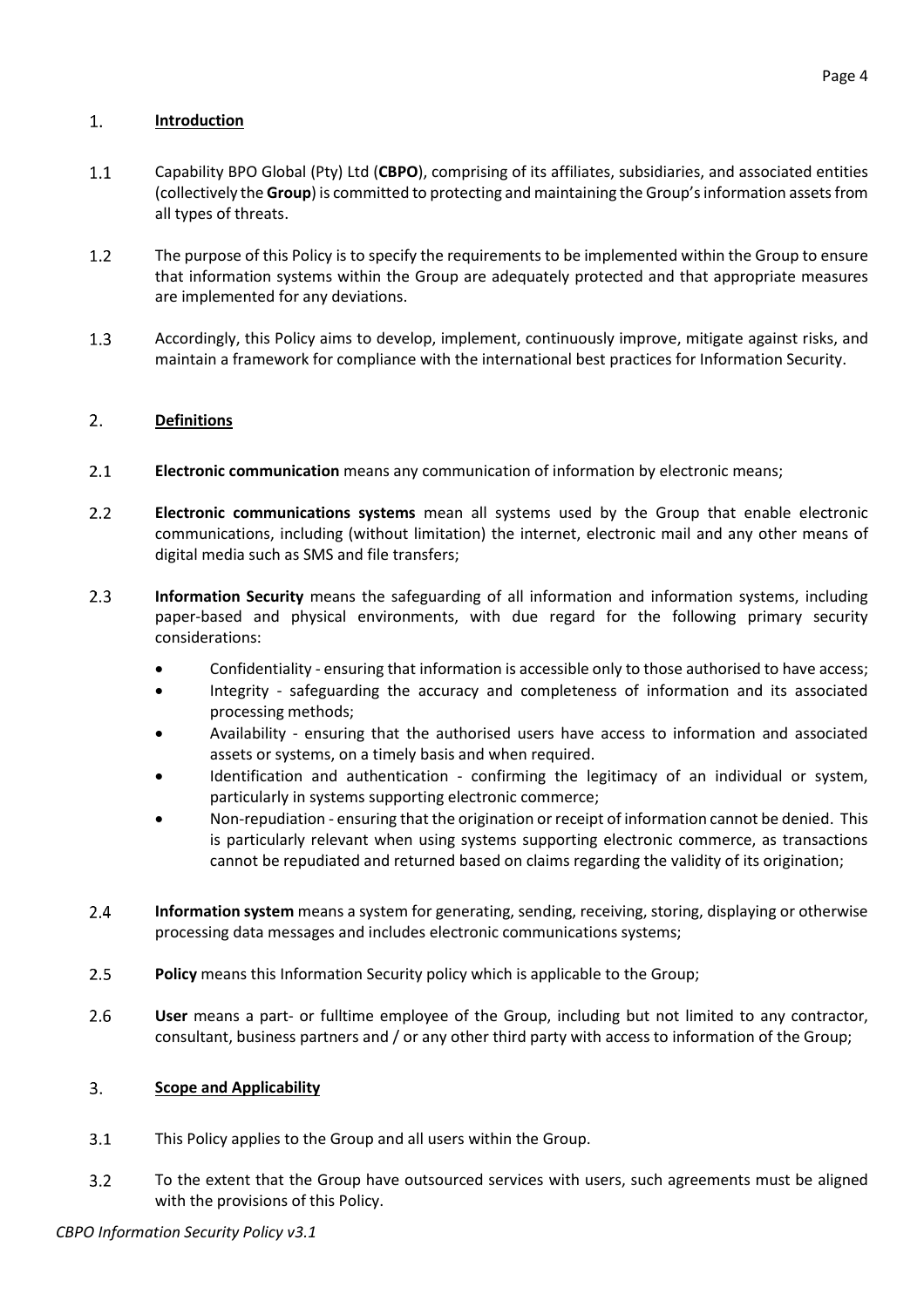$3.3$ This Policy forms the basis for implementing Information Security within Group and must be read in conjunction with all applicable laws, regulations, and supervisory requirements.

#### <span id="page-4-0"></span>4. **Objectives**

#### $4.1$ **Importance of Information Security**

- $4.1.1$ The Group acknowledges the importance of all information for the efficient operation of its business. Sound business decisions and operational competence necessitate that information is valid, accurate, complete, consistent, relevant, reliable, and available timeously.
- $4.1.2$ The Group strives to build long term relationships with its customers and therefore is committed to utilising all information received in a manner which optimises its competitive advantage and efficiency in the local and global marketplace.
- $4.1.3$ Therefore, it is essential that the Group's information and the supporting infrastructure are secured from threats such as manipulation or destruction, corruption, unauthorised access, processing of unauthorised or fraudulent transactions, unauthorised disclosure of client and other confidential information, or errors, whether inadvertent or intentional.

#### $4.2$ **Privacy**

The Group respects the privacy of all users granted access to its information resources and expects uses to use all information and digital media in a responsible manner. The Group therefore be entitled to monitor, intercept, and investigate any use wherein there is found to be abuse. As part of such investigation, it may be necessary to access and disclose private information and files of users.

#### $4.3$ **Statement of Commitment**

- $4.3.1$ Information, in all forms, is a valuable asset to the Group. As such it is the responsibility of all users to protect, ensure the confidentiality of, integrity and availability of the Group's electronic and nonelectronic information and/or systems, which includes but it not limited to information about employees, clients and products are valuable assets.
- $4.3.2$ The Group's integrated approach to Information Security includes and involves all its business divisions.

#### 4.4 **Key Principles**

- $4.4.1$ Information Security of strategic and critical importance to the Group's business continuity and efficiency. Therefore, the following principles will direct deployment of resources for these purposes:
	- Practical and achievable implementation of safeguarding measures; and a)
	- b) Information Security will be an ongoing process and fully integrated with the overall processes to managing business risk within Group.

#### $4.4.2$ **The Information Security objectives are:**

- Implementation of Information Security management structures and measures to effect and a) enforce compliance with the objectives, statements, policies, standards, and procedures.
- b) Classification of information resources as to the level and type of protection required.
- c) Proper identification and authentication of users.
- d) The confidentiality of all data, information, systems, documents, and software will be ensured.
- The integrity of data, information, systems, documents, and software will be ensured in e) accordance with its criticality.
- $f$ Accountability and responsibility for user actions will be clear and enforced consistently.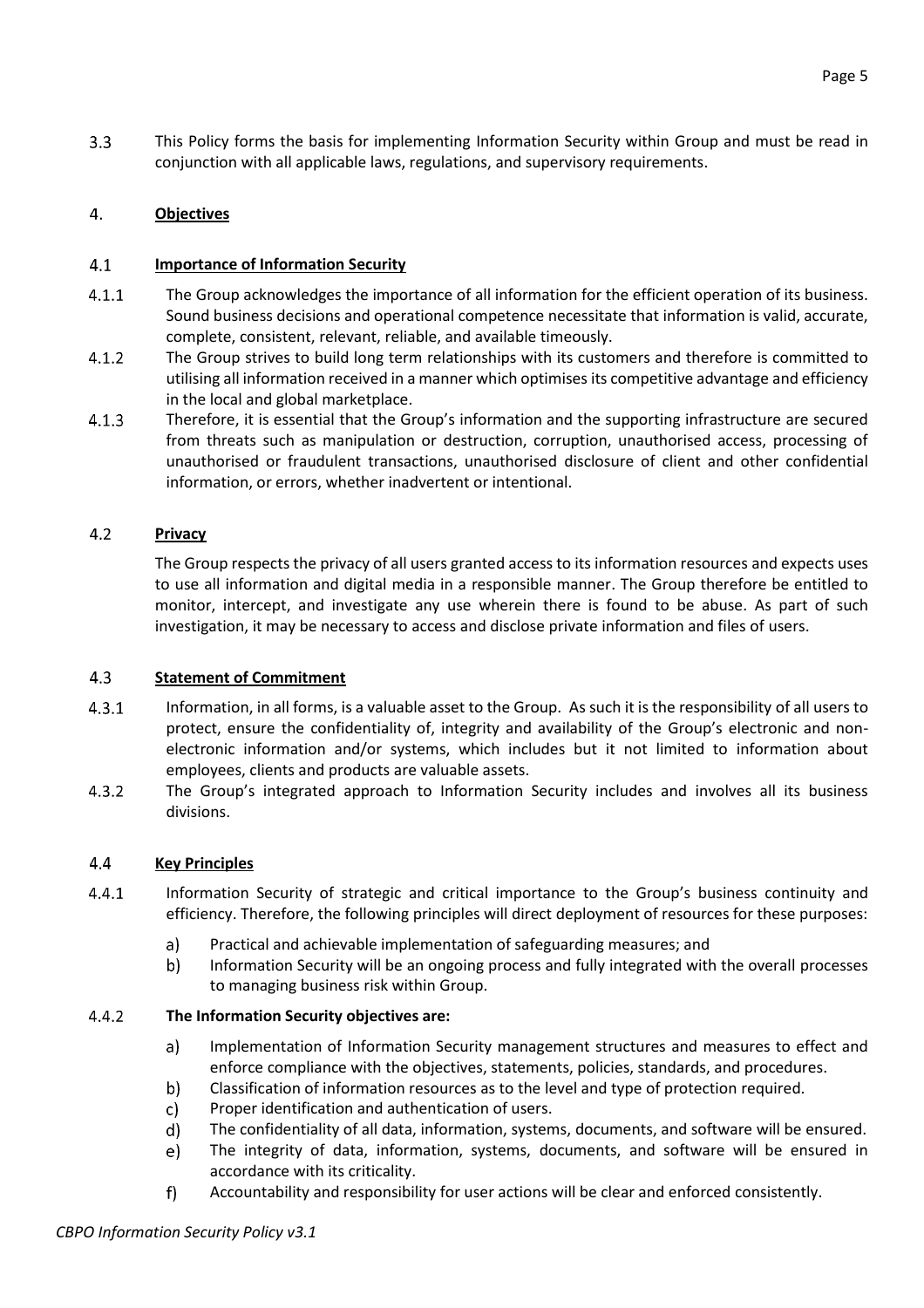- $g)$ Information and information systems should be available to authorised users in accordance with the business defined requirements. Resources will also be appropriately recoverable in the event of loss due to an undesired or unexpected event (e.g. system failure or natural disaster).
- $h)$ Appropriate physical and logical access control over information resources will be maintained in accordance with the classification of the specific resource.
- $\mathsf{i}$ All employees will be appropriately trained.
- Clearly defined roles and responsibilities of all parties with access to information assets will be  $j)$ communicated.
- k) All users must be familiar and comply with the Group's Information Security policies and procedures; and
- $\vert$ Monitoring and reporting measures will be established to detect and report breaches of policy and to ensure remedial action.

#### $5<sub>1</sub>$ **Roles and Responsibilities**

<span id="page-5-0"></span>Information Security within the Group will be governed and supported by the existing business management structures. The specific roles and responsibilities in implementing and maintaining Information Security measures are:

| <b>ROLES</b>      | <b>RESPONSIBILITIES</b>                                                                                                                                                                                                                                                                                                                        |
|-------------------|------------------------------------------------------------------------------------------------------------------------------------------------------------------------------------------------------------------------------------------------------------------------------------------------------------------------------------------------|
| <b>CEO</b>        | Appointed as the information officer<br>$\bullet$<br>Responsible to discharge all Information Security obligations<br>$\bullet$<br>Entitled to delegate duties as deemed necessary<br>$\bullet$                                                                                                                                                |
| <b>THE BOARD</b>  | Ensuring that there is clear direction and visible management support for<br>security initiatives<br>Approving Information Security Policies, Standards and Guidelines<br>Ensuring that exposures are periodically reviewed and assessed, as required                                                                                          |
| <b>MANAGEMENT</b> | Ensuring alignment and synergy with Group IT and other business units'<br>Overseeing the implementation and ongoing monitoring of Information<br>Security<br>Direct responsibility for ensuring that all users are aware of their Information<br>Security obligations<br>Serve as security representatives for their respective business areas |
| <b>GROUP IT</b>   | Monitoring significant changes in the exposures of information assets to major<br>threats<br>Keeping abreast with new developments in the information technology<br>environment, and the security related impacts thereof                                                                                                                      |
| <b>AUDIT</b>      | Internal audits shall be conducted annually<br>$\bullet$<br>External audits shall be conduct periodically, to the extent required                                                                                                                                                                                                              |

#### <span id="page-5-1"></span>6. **Group Information Security Policies**

#### $6.1$ **Data and Software classification, usage, and disposal**

#### $6.1.1$ **Classification**

- $a)$ Owners must be assigned to all Group's data, information, and other information assets.
- b) All data, information and other information assets will be classified as to its importance and sensitivity to the Group. For these purposes, an appropriate classification model will be applied.

Page 6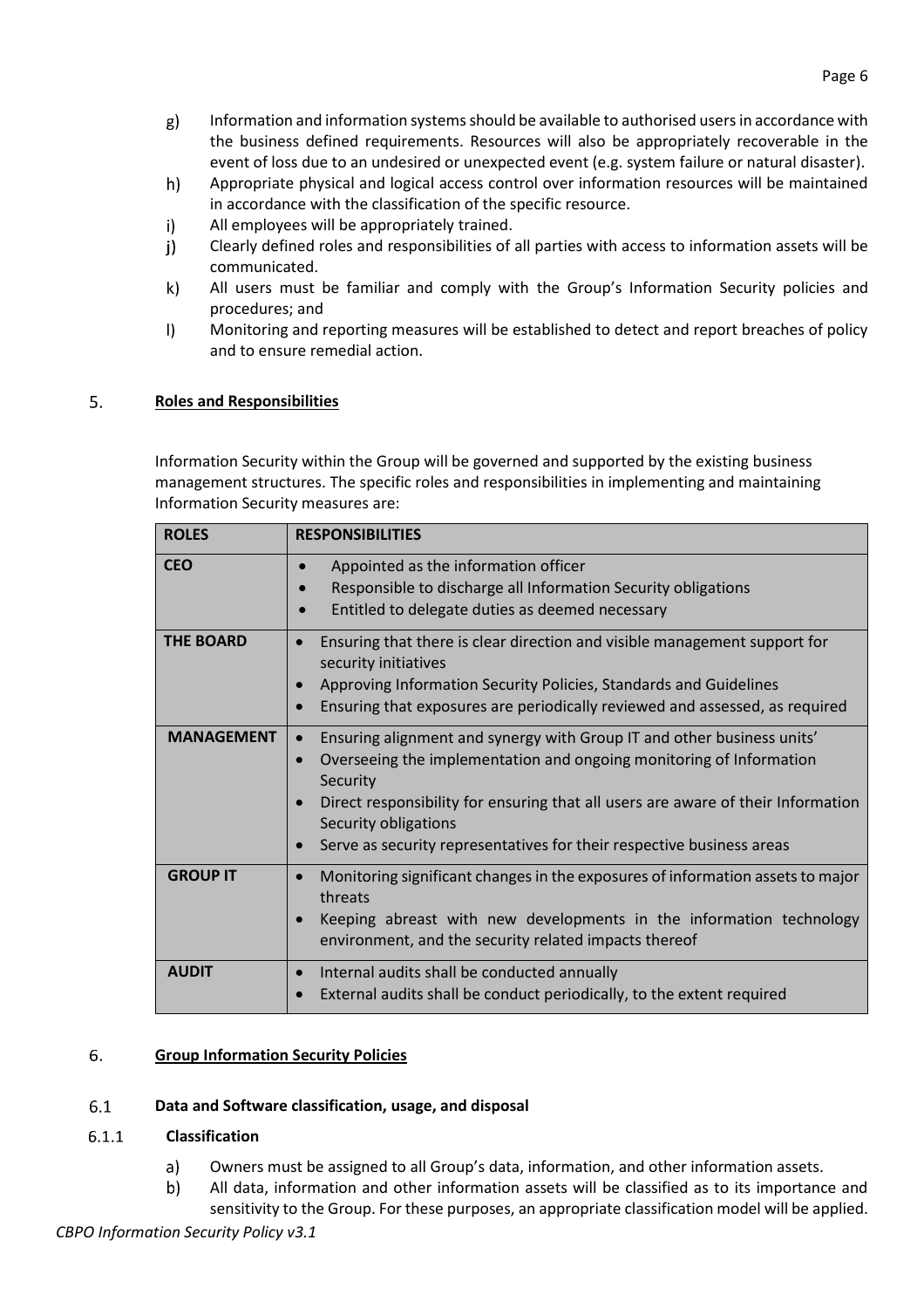- c) Information assets will be safeguarded in accordance with such classification.
- d) All cryptographic keys must be made available to Management.

#### $6.1.2$ **Usage**

- $a)$ The risks associated with information systems must be analysed using formal risk analysis methods and procedures. Security requirements and access rights must be defined in accordance with the associated business risks.
- b) Access to information systems and data should be granted to authorised users only, to the extent required, to perform their day-to-day (or specific) functions.
- c) Users are only entitled to access information, data, and information assets with the approval of the designated information owner.
- $\mathsf{d}$ Access rights must be reviewed regularly.
- e) Users granted access to information systems must be clearly identifiable.
- $f$ All information and data transfers must be done in a controlled manner with an adequate audit trail.
- All information, digital media, data classified as confidential to the organisation, clients and  $g)$ business partners must only be disseminated with proper authorisation and adequately protected when transmitted over external networks.
- h) Access to information shared via any form of networking must be properly controlled.
- $i)$ All programmes and documentation generated by or provided to users for the benefit of the Group remain the property of the Group.
- i) The rights of employees and clients, with regards to the handling of their personal information, must be respected in accordance with statutory legislation.

#### $6.1.3$ **Disposal**

- An information retention schedule should be compiled in accordance with the directives by a) management as well as legal and statutory requirements.
- b) All information no longer required or useful must be deleted.
- c). Sensitive electronic information must be deleted by means of overwrite functionality as the use of 'erase' will not suffice.
- Prior to disposal, defective or damaged removable storage media containing sensitive d) information must be destroyed.
- e) Sensitive information in hardcopy format should be disposed of by means of controlled shredding.

#### 6.1.4 **Software**

- A software register with the details of all software purchased or leased must be maintained. a) Access to the software register should be restricted to authorised personnel only.
- b) No unlicensed software, shareware, public domain software or pirate software may be used on Group computer equipment unless explicitly authorised by a Group IT representative.
- $\mathsf{c}$ Users must comply with licensing or purchasing terms and conditions of suppliers.
- All software should be disposed of appropriately. The disposal and associated actions must be d) authorised and details must be recorded in the software register.

#### $6.2$ **Systems development and Change control**

- $6.2.1$ Applications, irrespective of whether acquired or designed and built, must comply with this Policy, standards, and procedures.
- $6.2.2$ Information Security considerations must be addressed during development, implementation and change phases of the software life cycle.
- $6.2.3$ All business applications and information technology infrastructure should be subject to documented change control procedures, including appropriate version control and back-out measures.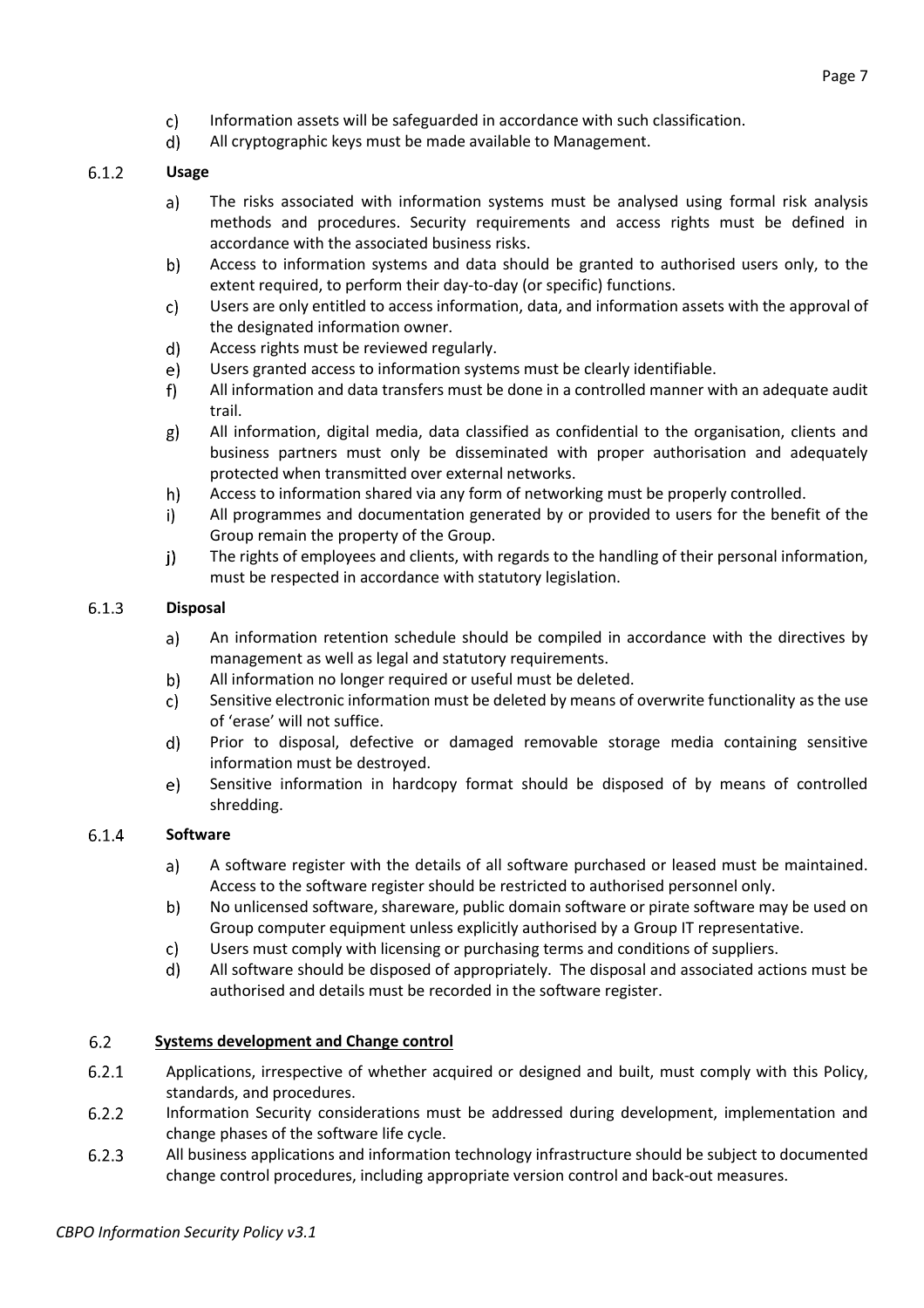$6.2.4$ All software and/or hardware implementations within production business activities must be documented prior to its implementation.

#### 6.3 **Communication and network security**

#### $6.3.1$ **Virus protection**

- All computers must be protected by an approved virus protection package, which must be a) regularly updated.
- b) Removable storage media should not be used until it has been checked for viruses.
- c) Users must not attempt to eradicate viruses without expert assistance. If infection by a virus is suspected, users must immediately stop using the infected computer, disconnect from all networks, and contact the IT Department.
- d) Users must not disable virus checking systems or attempt to introduce any malicious computer code designed to self-replicate, damage or compromise the performance of any of the Group's computer systems.
- $e)$ Users are prohibited from possessing any electronic, mechanical or other instrument, device, equipment or apparatus which is used or can be used, whether by itself or in combination with any other instrument, device, equipment or apparatus, to intercept or monitor electronic communication (for example password cracking software, network sniffers etc.).

#### $6.3.2$ **Logical access to network**

- Unauthorised access to telecommunication networks should be prevented by logical access a) controls. Unauthorised access attempts should be detected, reported and acted upon.
- b) Logical access to the Group's network used by the Group should only be granted after proper approval.
- All requirements for logical access and privileges should be reviewed on an annual basis. c)

#### $6.3.3$ **Remote access connections**

- All users accessing the network remotely may only do so with prior consent and must comply a) with this Policy.
- b) Remote access can be reviewed and terminated at any stage.

#### 6.3.4 **Internet and Intranet usage**

- a) Group Internet and Intranet connections are only to be used for valid business purposes and information exchange.
- b) Internet and Intranet services should be used in accordance with the following:

standards of system etiquette.

- Users may not download files or software from the Internet unless authorised to do so by Group IT.
- Group standards of business conduct.
- any applicable national and international laws.
- Internet usage outside of business requirements is allowed only if it does not consume more than a trivial amount of resources; interfere with operational productivity; pre-empt any business activity; and / or portray the Group in any negative light.
- Group confidential information must not reside on either Internet or Intranet servers without proper security mechanisms being in place. Sensitive parameters (such as access codes, account details, credit card numbers or passwords) may not be transmitted unless authorised to do so. Intranets must either be shielded from external Internet users by firewalls or not be connected to external sources.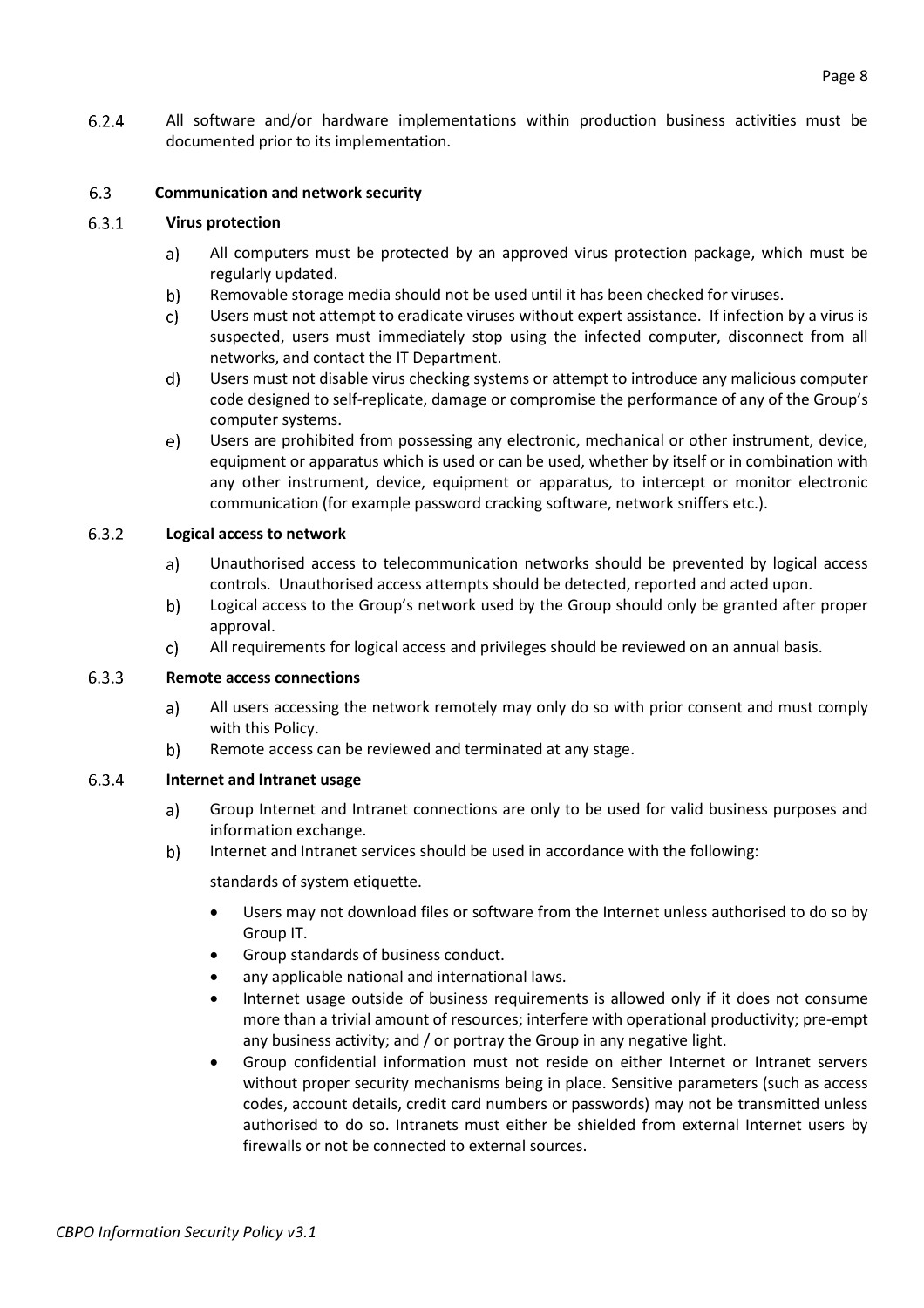#### $6.3.5$ **Networking**

- Access to and from untrusted networks is only allowed through a properly configured and a) authorised firewall infrastructure that filters traffic and prevents unauthorised access.
- b) Modems connected to office desktop computers will only be allowed with explicit approval. Mobile and telecommuting microcomputers are the exception to this rule. Users needing to make connections with remote computers should only connect via the Group's standard modem infrastructure or via the Internet firewall.
- c) If a dial-up connection is established from a workstation within the Group network to any other network, such as the Internet, the workstation must be disconnected from the Group network until the dial-up connection is concluded.
- $\mathsf{d}$ Users must not establish electronic bulletin boards, local area networks, modem connections to existing internal networks, or other multi-user systems for communicating information without the specific approval of the system support function.
- The use of software that can remotely take control over a system must be properly controlled e) and only allowed if the owner of the target system authorises remote control.
- $f)$ Network configurations must be accurately documented.

#### 6.3.6 **E-Business security**

- Regular testing will be done against the IT infrastructure that supports e-business applications. a)
- b) E-business applications will have an audit trail that will be reviewed frequently and acted upon as required.
- c) E-business applications and the supporting infrastructure must be protected by means of perimeter defence mechanisms.
- d) The Group will together jointly agree on standard way(s) to identify and authenticate clients.

#### 6.4 **User security**

#### $6.4.1$ **Passwords**

- a) Users must treat their identification mechanisms (e.g. passwords or PINs) in a responsible manner. Passwords should:
	- Be a minimum of 8 characters in length.
	- Comprise of at least one number and one special character.
	- Not be easily guessable or words found in a dictionary.
	- Not be shared or written down.
	- Be changed regularly.
- b) The use of a password not belonging to the user is not allowed.
- Passwords must be kept confidential and not be provided and / or transmitted to any other c) user.
- d) Users must not browse through the Group computer systems or networks, unless legitimately required to perform tasks.

#### $6.4.2$ **Awareness and training**

- a) All users must be informed of the importance of Information Security.
- b) Training in effective and secure computer usage will be available to all users as required.
- c). Technical staff must be trained in the security disciplines required by the respective platforms.

#### 6.4.3 **Human resources practices**

HR must take due cognisance of Information Security considerations.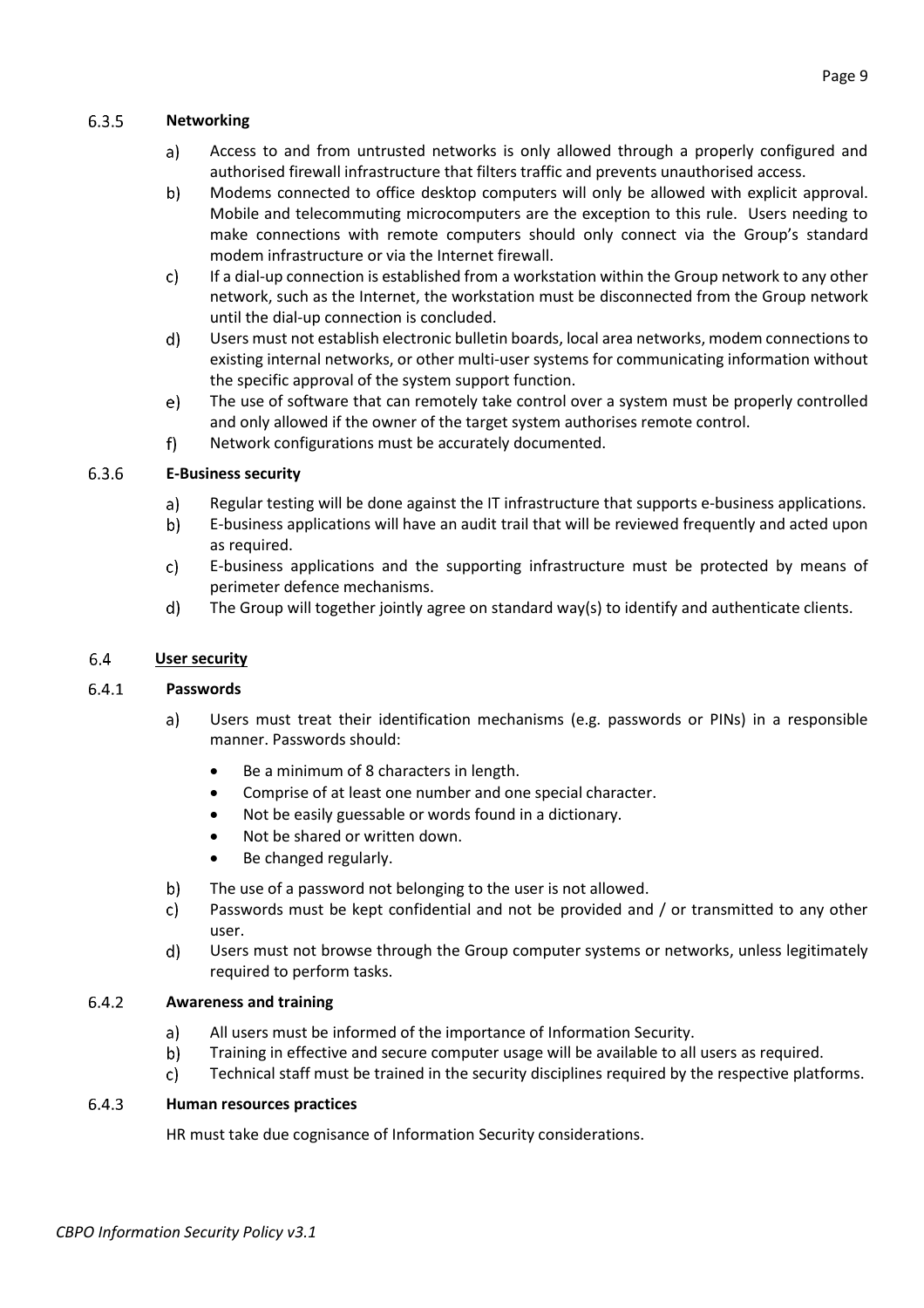#### $6.4.4$ **Workstations**

- a) All Group workstations must be provided with a screensaver password, which must automatically activate after 15minutes.
- b) When not in use, sensitive information and computer storage media should be securely stored and protected from unauthorised disclosure. Employees shall at all times endeavour to maintain a clean desk when same is unattended.
- c) Users must not share their passwords with others.
- d) On Group supplied computer hardware, users are not allowed to change operating system configurations, upgrade existing operating systems, or install new operating systems. Such changes shall require prior written approval from Group IT.
- $e)$ Computer and related equipment supplied by the Group must not be altered or added to in any way.

#### 6.4.5 **Business Use only**

- Group information (inclusive of Group stationary such as company logo, letterheads etc.) a) resources should be used for business activities only.
- b) Users are not permitted to use Group information resources for charitable endeavours or private business activities.

#### 6.5 **Asset Accountability**

- $6.5.1$ An asset register shall be maintained and updated periodically.
- $6.5.2$ All portable equipment of whatever nature should not be moved or relocated without approval of the relevant manager and there shall be no tampering of asset tags.

#### 6.6 **Business continuity**

- 6.6.1 All sensitive, valuable, or critical information resident on Group computer systems must at least monthly be backed-up.
- $6.6.2$ Plans and arrangements are to be implemented to enable the continuity of business-critical functionality under conditions of disruption to normal operations such as:
	- a) formulating controls to identify and reduce risks to an acceptable level;
	- b) ensuring quick, effective, and orderly response to incidents; and
	- c) timely resumption of essential operations and the limitation of consequences of damaging incidents.
- $6.6.3$ Disaster recovery and business continuity plans are to be regularly tested by the Group IT.

#### 6.7 **Monitoring and Compliance**

#### $6.7.1$ **Exceptions to the Group Information Security Policy**

- The Group acknowledges that there may be circumstances in which non-compliance with this  $a)$ Policy may be required. Non-compliance must be authorised by means of a risk acceptance process, which requires a risk acceptance memorandum to be signed by a manager and approved by the Board in writing prior to such non-compliance taking place.
- b) If policy exceptions will circumvent existing internal controls, then mitigating controls must be implemented and followed.

#### $6.7.2$ **Violation**

- a) All users of information will be held accountable for their use of information resources.
- b) Non-compliance or violation of this Policy will result in actions that may include the following:
	- Restricted access to electronic information and / or possible suspension of employment;